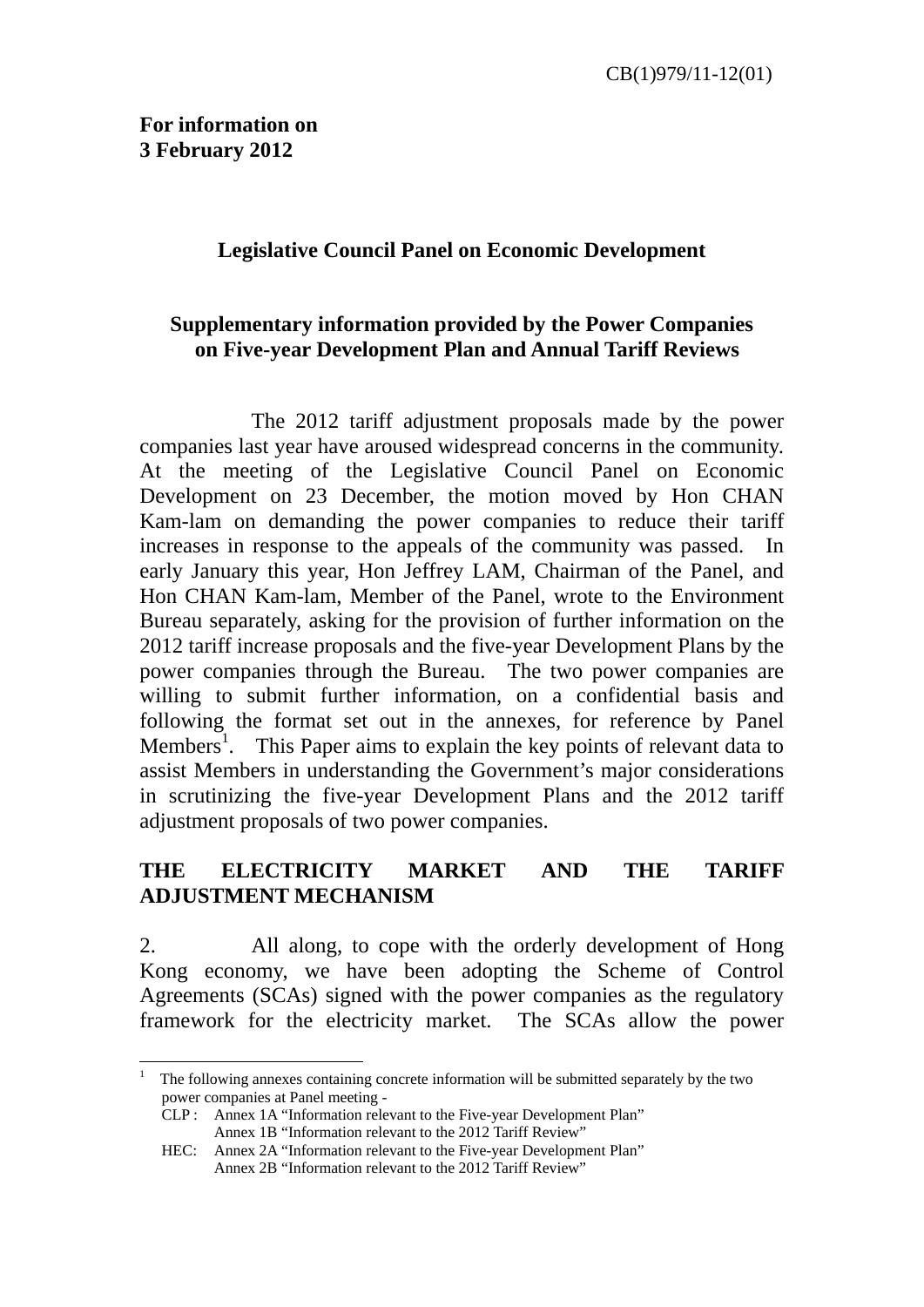companies to make long term investments for the local electricity supply and improvement in services by providing a relatively stable investment environment to the power companies. The SCAs applicable to the two power companies have been in operation since the 1960's and 1970's respectively, and provide a stable electricity supply in the economic development of the Hong Kong society. When the earlier SCAs were due to expire in 2007, we consulted the Legislative Council (LegCo) on the future electricity regulatory framework in Hong Kong. The then main opinion was to extend the related regulatory framework, while the Government should start studying the development of the future electricity regulatory framework in Hong Kong after the expiry of the current SCAs. The SCAs signed between the Government and the two power companies in 2008 were concluded against this background.

3. Under the framework of the SCAs, the Government has worked out the five-year Development Plan covering the period from  $2009<sup>2</sup>$  to 2013 with the two power companies separately. The Development Plans set out the power companies' medium-term projection for the market development, including electricity demand and sales forecasts, investments in capital projects (such as emission control installations, environmental friendly power generators, transmission and distribution systems etc.), and fuel price forecasts, etc. They involve voluminous projections for the local electricity market and investments of two power companies. The Development Plans serve to facilitate forward-looking forecast in the medium term by both the regulatory authority and the regulated parties on the electricity market development, investments and tariff levels.

4. However, the data on the two power companies' capital investments and levels of tariff adjustment in the Five-year Development Plans are not the final data on the actual investments and tariff increases in each year. This is because a second level of scrutiny is in place when the Government regulates the annual investments and tariff adjustments of two power companies. Every year, the tariff adjustment proposals submitted by two power companies are subject to the annual Tariff Review with the Government. Through the two-level scrutiny of Five-Year Development Plan and Annual Tariff Review, the Government critically examines the capital investment and all related expenses in the year to ensure that, on the basis of their medium-term development forecast, investments by the power companies are necessary and reasonable. Any excessive, premature, unnecessary or unreasonable

<sup>&</sup>lt;sup>2</sup> CLP's Five-year Development Plan started from October 2008.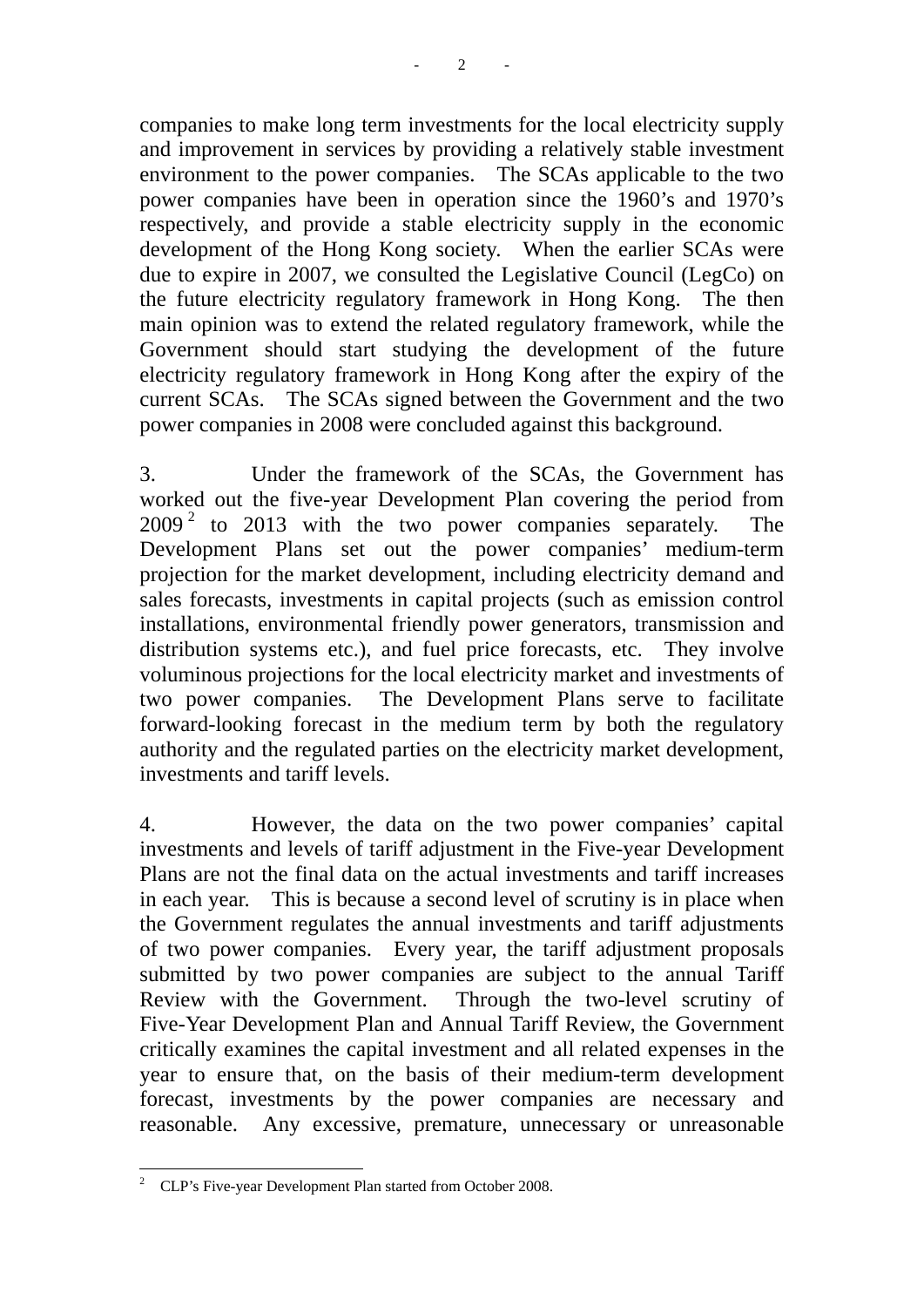investment is taken out, so as to ensure that the general public needs not to bear any unreasonable tariff increase.

## **FIVE-YEAR DEVELOPMENT PLANS**

5. The information provided by CLP Power Hong Kong Limited (CLP) on its current Five-year Development Plan is set out in Annex 1A and that provided by The Hongkong Electric Company Limited (HEC) in  $\overline{Annex 2A}$ . As pointed out in the document<sup>3</sup> we submitted to LegCo in end 2008, CLP's capital investments in the Five-year Development Plan period were estimated at \$39.9 billion, while those of HEC were \$12.3 billion. The major capital investment items of the two companies are power generation systems (including emission control projects and post-commissioning engineering projects and other generation systems), transmission and distribution systems as well as customer and corporate services. Transmission and distribution systems account for the major share of the investments, followed by power generating systems. A detailed breakdown of the Five-year Development Plans is set out in Item 1 "Capital expenditure forecasts under the approved Five-year Development Plan" of Annexes 1A and 2A.

6. Item 2 "Actual capital expenditure in the Five-year Development Plan Period" of Annex 1A and 2A sets out the costs actually incurred to date by the power companies on each type of projects since the implementation of the Five-Year Development Plans. It shows that, since the implementation of the Five-year Development Plans, different levels of variance can be seen between the actual expenditure of the power companies and the corresponding forecasts in the Five-Year Development Plans. This involves the scheduling of work programmes, and is also closely related to the Government's gate-keeping efforts every year. The focus of the gate-keeping efforts will be further explained later in this Paper. It is noteworthy that any shortfall in the investment amount as compared to the original forecast for each item in a particular year will not be automatically carried forward for spending in the remaining years of the Development Plan period. The capital investment made by the power companies in each year is still subject to detailed examination by the Government.

7. Item 3 "Tariff Components by year - Five-year development plan forecasts compared with annual tariff reviews" of Annex 1A and 2A sets out the year-by-year estimates of tariffs based on annual capital

 $\frac{1}{3}$ Please refer to LegCo documents ENB CR 1/4576/08 Pt. 6 and ENB CR 2/4576/08 Pt.4.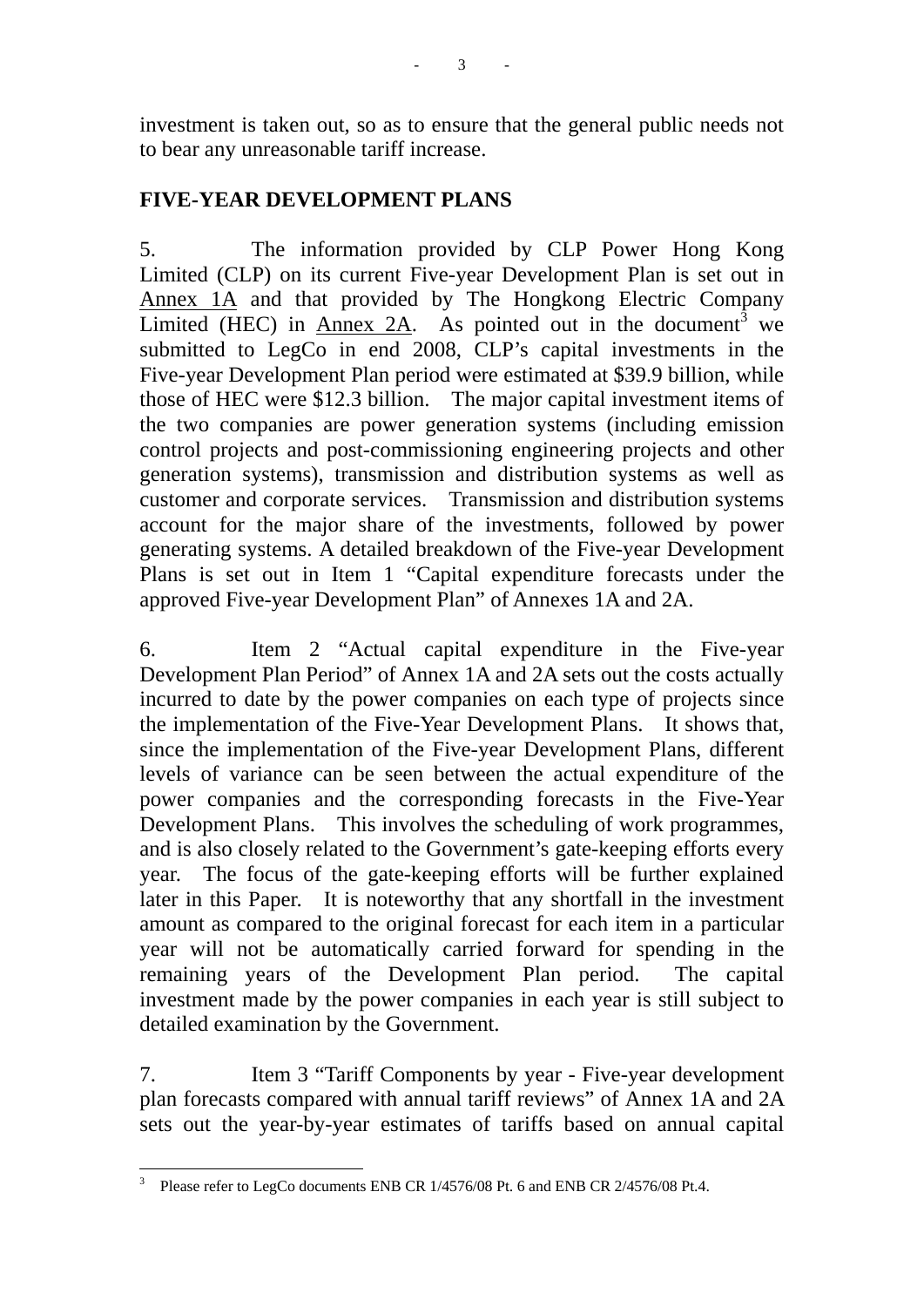expenditure forecast made at the time of formulating the Five-year Development Plans, and the actual tariff adjustments after the Government's gate-keeping efforts. The figures show that, based on the cumulative adjustments since 2008, the actual Basic Tariff increase of the two power companies after the Administration's gate-keeping efforts has been lower than the original forecast. However, changes in Fuel Clause Charge show a higher increase as compared to the forecasts made during the formulation of the Development Plans in 2008. The two power companies have attributed this to the fluctuations in international fuel prices over the past few years.

# **ANNUAL TARIFF REVIEWS**

8. The data submitted by CLP on its 2012 tariff adjustment is set out in Annex 1B and that by HEC in Annex 2B. Items 1 and 2 of Annexes 1B and 2B set out the components and the rationale of the original proposals submitted by the two power companies for their 2012 tariff increases. Both companies proposed a double-digit increase initially. The Government examines the power companies' tariff adjustment proposals every year. The scope of review covers five focuses, including capital expenditure, operating expenses, Tariff Stabilisation Fund (TSF) balance, Fuel Clause Recovery Account (FCA) balance and other revenue. The actual tariff increase after examination is lower than that initially proposed by the power companies every year. So, the original tariff increases proposed by the power companies are for reference only.

9. Despite several rounds of discussions, on 13 December the power companies were still unable to resolve the queries raised by the Government over the rationale for the tariff increases. After the Executive Council meeting on 13 December demanding the power companies to reconsider the magnitude of tariff increases, HEC lowered its tariff increase from around 8% to 6.3%. It also announced on 16 December a change in tariff structure, resulting in a Net Tariff increase of 4.97% or below, a level lower than inflation, for 90% of its residential customers. CLP announced a lower tariff increase from 9.2% to 7.4% on 21 December; and further brought it down to 4.9% on 30 December. The components and the rationale of 2012 tariff increase, including a breakdown of Fuel Clause Charge items with increases in each item, are shown in Items 3 and 4 of Annexes 1B and 2B. We have the following observations regarding the five focuses of our scrutiny :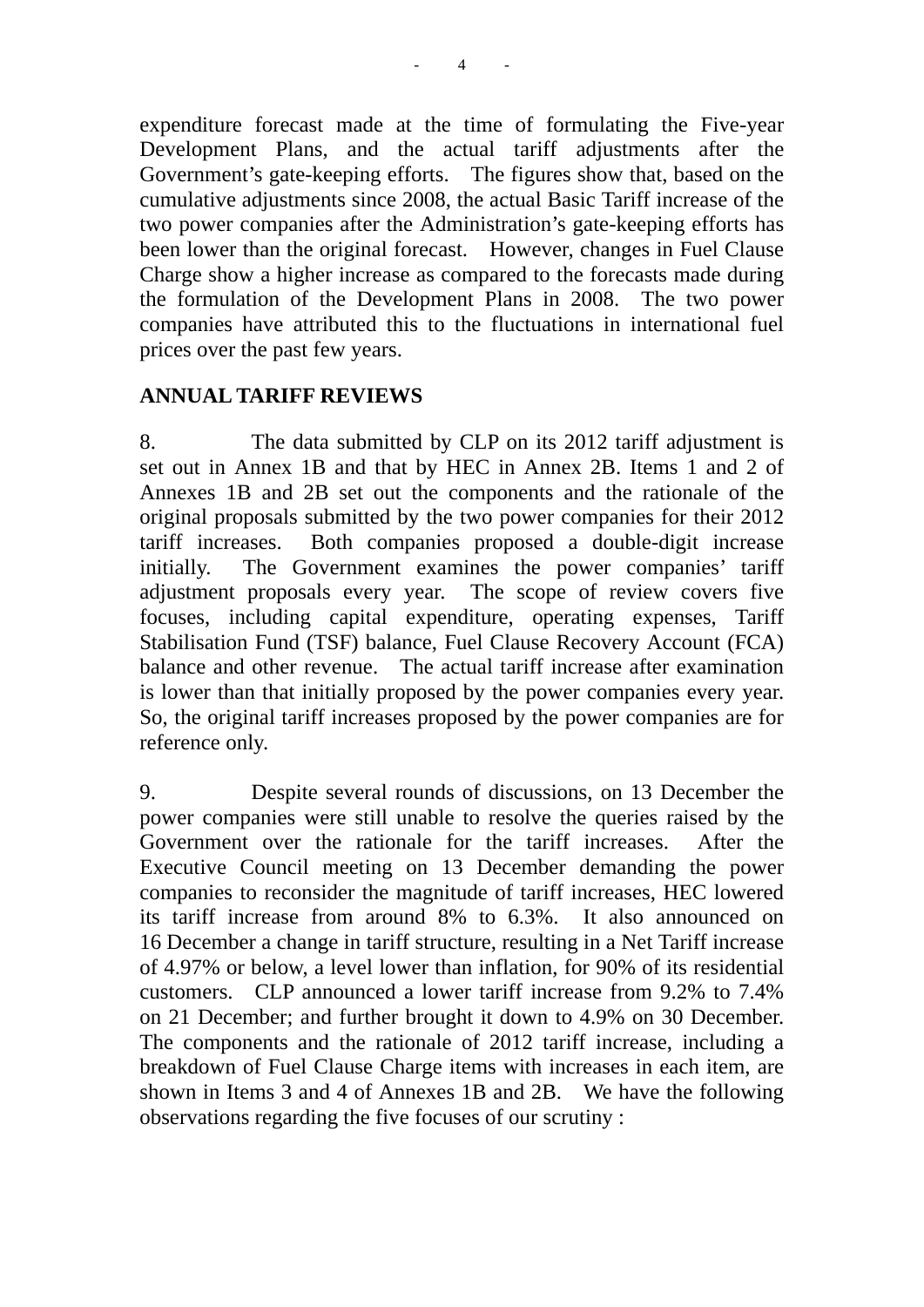- (a) **Capital expenditure :** Both CLP and HEC have agreed to submit capital expenditure forecast for 2012 in item 2 of Annexes 1A and 2A for Panel Members' reference in the meeting, despite the price sensitive nature of such information. The capital expenditure on preparatory work for additional generation capacity initially proposed by CLP has been taken out in the final proposal.
- (b) **Operating expenses :** The itemised operating expenses under the final tariff proposal of the power companies vis-à-vis those in 2011 are set out in Item 5 of Annexes 1B and 2B. Operating expenses are part of the Basic Tariff and are fully reflected in the tariff of the year. As a gatekeeper, we will ensure proper costs control by the power companies to avoid the passing on of any unnecessary operating costs to the consumers.
- (c) **TSF balance :** The purpose of the TSF is to accumulate the excess of net revenue of the power companies over the Permitted Return; and to provide funding, when necessary, to mitigate the impact of tariff increases on the consumers. We scrutinize in each year the power companies' projected year end TSF balances, the purpose of which is to prevent the power companies from accumulating excessive TSF balance to cover up future shortfall when they are unable to earn up to Permitted Return. In CLP's calculation of its final tariff increase, the projected TSF balance by end 2012 is \$120 million; while that for HEC is over \$100 million.
- (d) **Fuel Charge :** As part of the tariff components, fuel charge is passed through on the basis of actual spending (see Item 4 of Annexes 1B and 2B). At times of relatively heavy pressure on tariff increase, the power companies can lower the level of increase by increasing the negative balance projected for the FCA, hence mitigating the impact on people's livelihood and enterprises. In their final 2012 tariff proposals, CLP projected that the negative balance would increase from \$260 million by end 2011 to \$830 million by end 2012, while HEC projected an increase in negative balance from around \$1 billion by end 2011 to around \$1.4 billion by end 2012.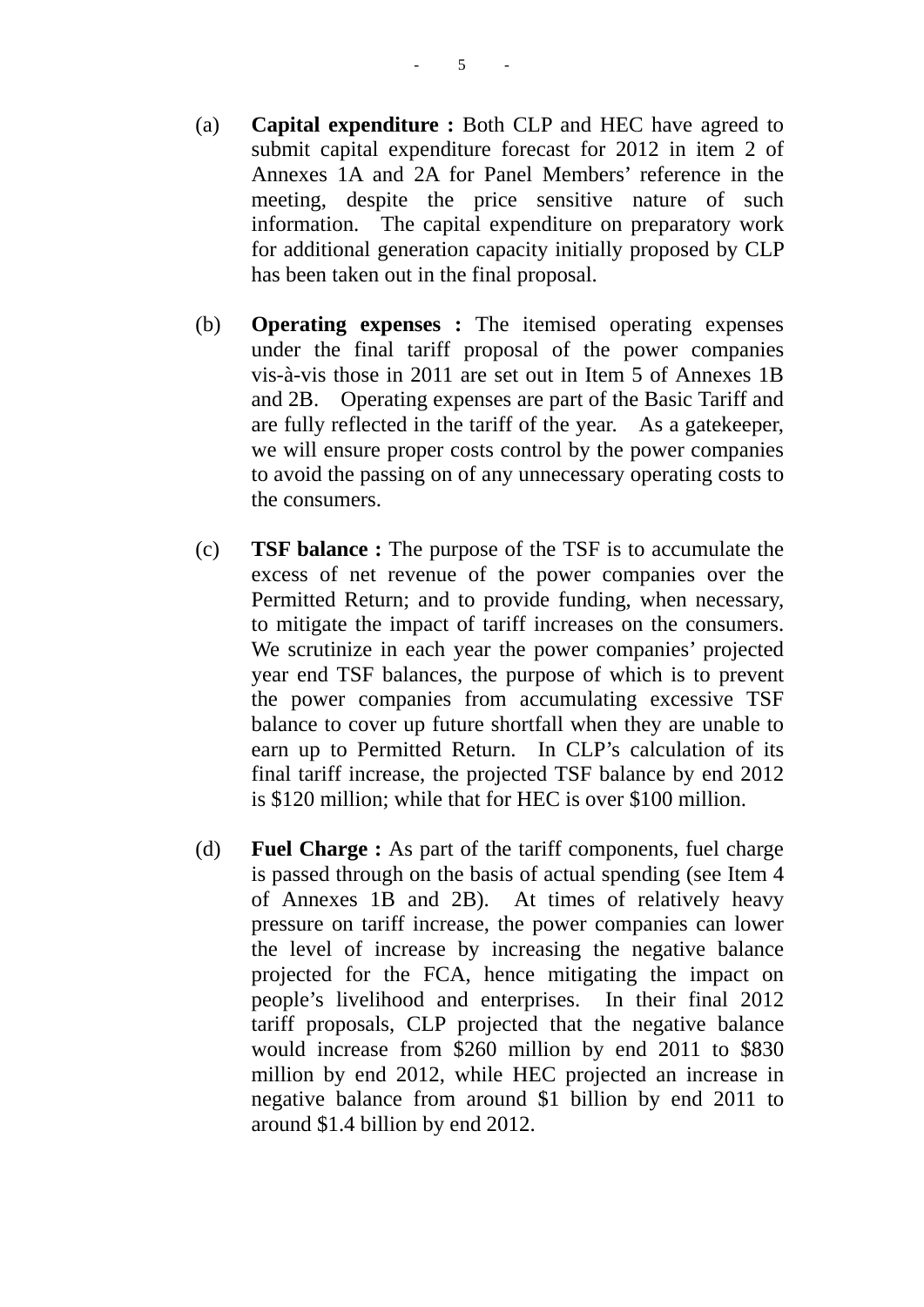(e) **Other revenue :** We will keep in view if there is any additional revenue of the two companies in coming year to ensure timely recognition of such revenue for the benefit of the consumers. An example is the rebate of government rent and rates in the current year.

10. The yearly changes in Net Tariff of the two power companies from 2008 to 2012 are tabulated as below :

| <b>Net tariff</b><br>(cent/unit) | 2008     | 2009  | 2010  | 2011  | 2012  |
|----------------------------------|----------|-------|-------|-------|-------|
| <b>CLP</b>                       | $91.1^4$ | 89.2  | 91.5  | 94.1  | 98.7  |
| <b>HKE</b>                       | 127.4    | 119.9 | 119.8 | 123.3 | 131.1 |

### **ABOUT THE CONFIDENTIALITY ARRANGEMENT FOR DISCLOSURE OF INFORMATION**

11. Regarding the confidentiality arrangement for the information provided, the power companies have requested the Government to reflect to the Panel that as the information is related to the financial projections and data in the business operations of the two power companies being commercial entities and of their holding companies being listed corporations, it is of a non-public commercially confidential and price sensitive nature. Any disclosure of such information will constitute a breach of obligations to their investors and will have significant implications on their commercial operations. The power companies are also of the view that they are obliged to keep certain commercial information confidential as a contractual obligation with third parties (such as suppliers). They could only disclose such information to related parties under reasonable confidentiality arrangement or else they might be held legally liable due to breach of contract terms. Moreover, the two power companies consider that disclosure of sensitive information may affect their competitiveness and bargaining power in the market, affecting adversely commercial negotiations, tendering and cost control. The customers may eventually suffer as they may hence need to bear a higher cost of electricity supply.

<sup>&</sup>lt;u>.</u> <sup>4</sup> In 2008, CLP's Net Tariff was 91.1 cents/unit from January to September, and 88.4 cents/unit from October to December.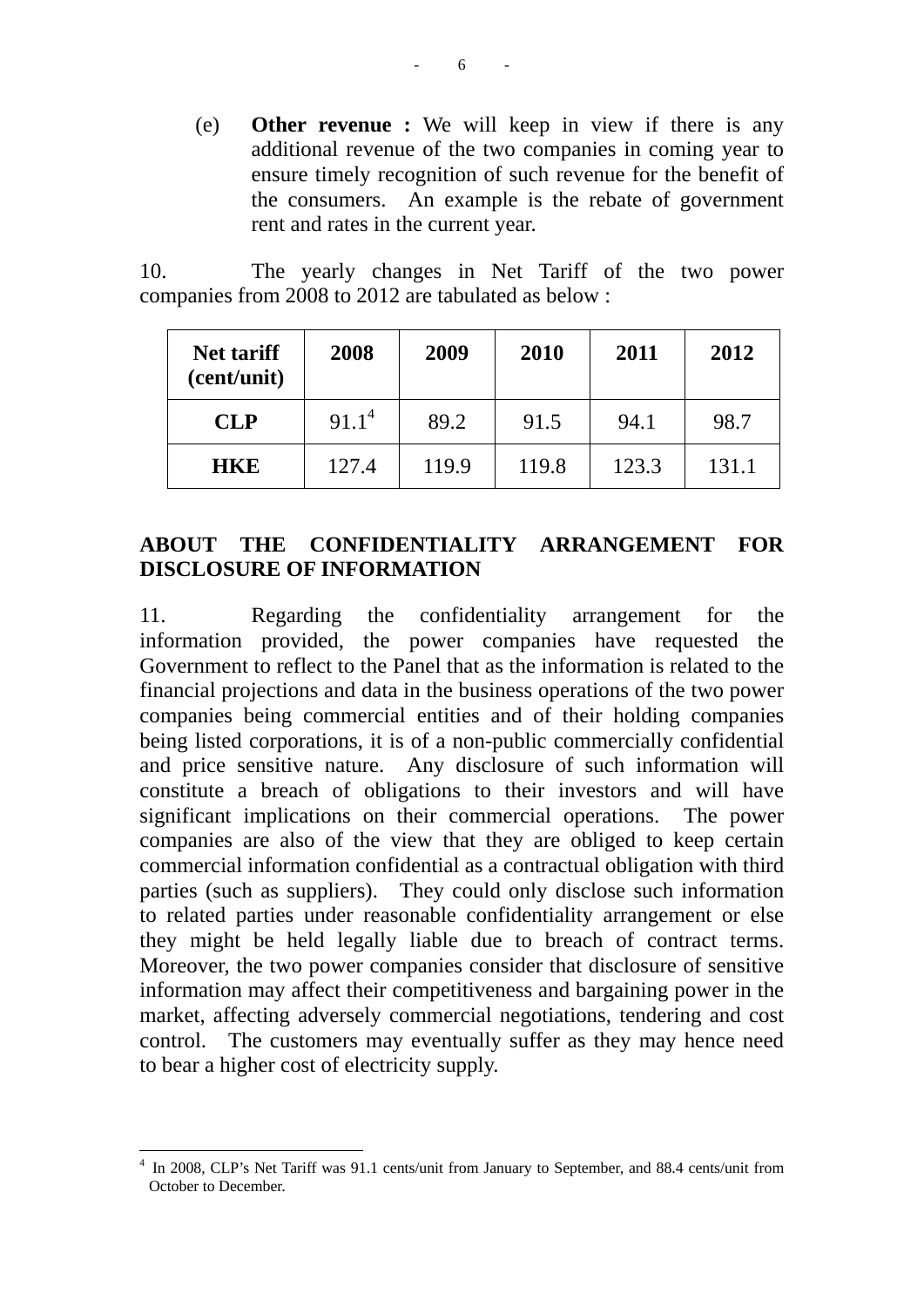12. Based on the above considerations, the power companies have requested the Panel and related officers to treat the confidential information, which they will submit at the Panel meeting, in strict confidence according to generally acceptable business practices.

Environment Bureau February 2012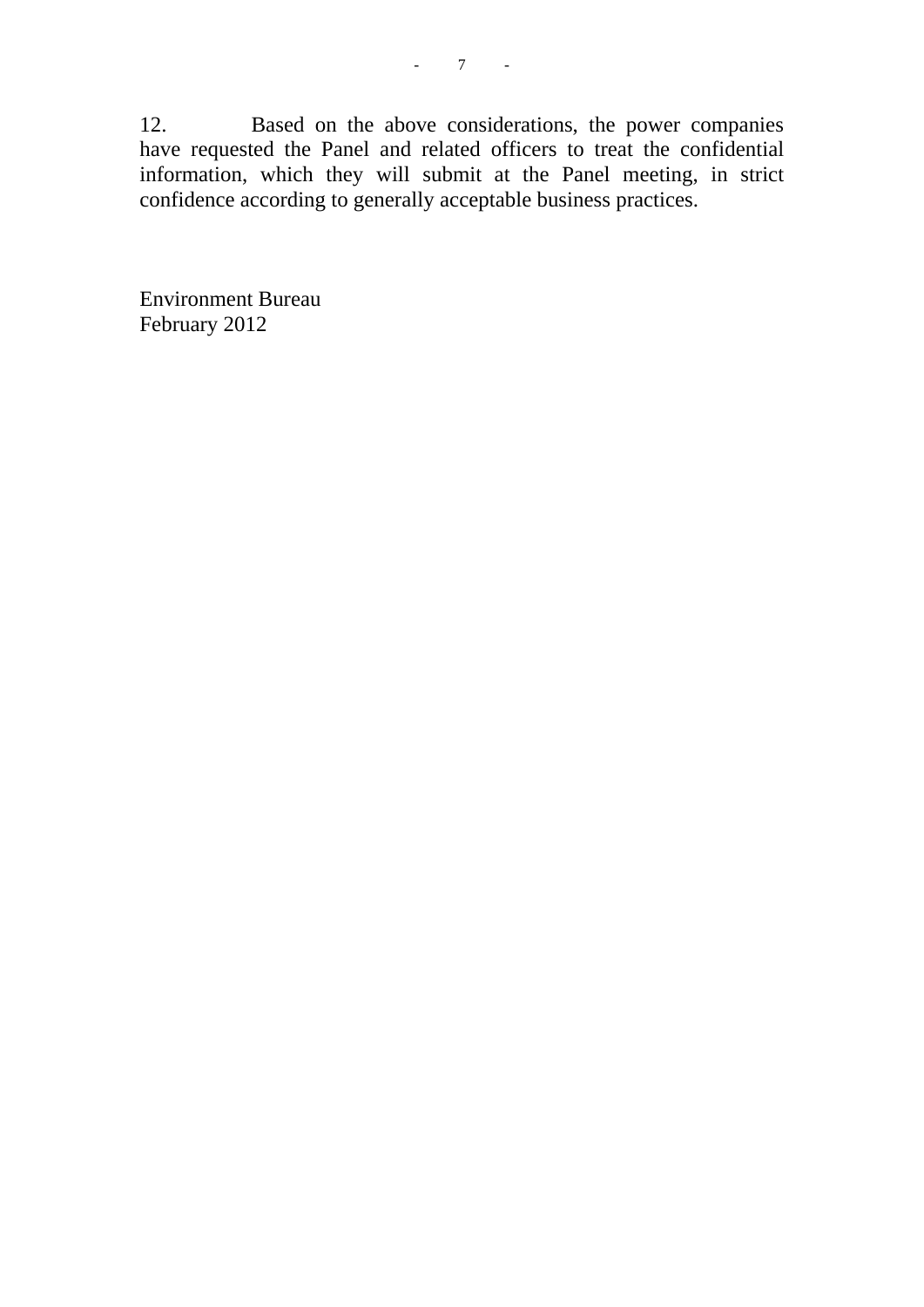# **Provision of Commercially Sensitive Information by the Power Companies in response to the request of Economic Development Panel of the Legislative Council**

### **I. Information related to Five-Year Development Plan**

#### **1. Capital expenditure forecasts under the approved Five-year Development Plan**

| Categories (\$ million)           | 2009 | 2010 | 2011 | 2012 | 2013 | <b>Total</b> |
|-----------------------------------|------|------|------|------|------|--------------|
| (A) Power Generation System       |      |      |      |      |      |              |
| - Emission Reduction Project      |      |      |      |      |      |              |
| - Post-commissioning projects     |      |      |      |      |      |              |
| & Other power generation          |      |      |      |      |      |              |
| system(s)                         |      |      |      |      |      |              |
| Sub-total                         |      |      |      |      |      |              |
| $(B)$ Transmission & Distribution |      |      |      |      |      |              |
| System                            |      |      |      |      |      |              |
| $(C)$ Customer and Corporate      |      |      |      |      |      |              |
| Services Development              |      |      |      |      |      |              |
| <b>Total</b>                      |      |      |      |      |      |              |

### **2. Actual capital expenditure in the Five-year Development Plan Period**

| <b>Project Categories (</b> \$ million) | 2009 | 2010 | $2011^+$ | <b>2012 Forecasts</b> |
|-----------------------------------------|------|------|----------|-----------------------|
| (A) Power Generation System             |      |      |          |                       |
| - Emission Reduction Project            |      |      |          |                       |
| - Post-commissioning projects           |      |      |          |                       |
| & Other power generation                |      |      |          |                       |
| system(s)                               |      |      |          |                       |
| Sub-total                               |      |      |          |                       |
| $(B)$ Transmission & Distribution       |      |      |          |                       |
| System                                  |      |      |          |                       |
| $(C)$ Customer and Corporate            |      |      |          |                       |
| Services Development                    |      |      |          |                       |
| <b>Total</b>                            |      |      |          |                       |

<sup>+</sup> Provisional figures, subject to final verification and annual audit.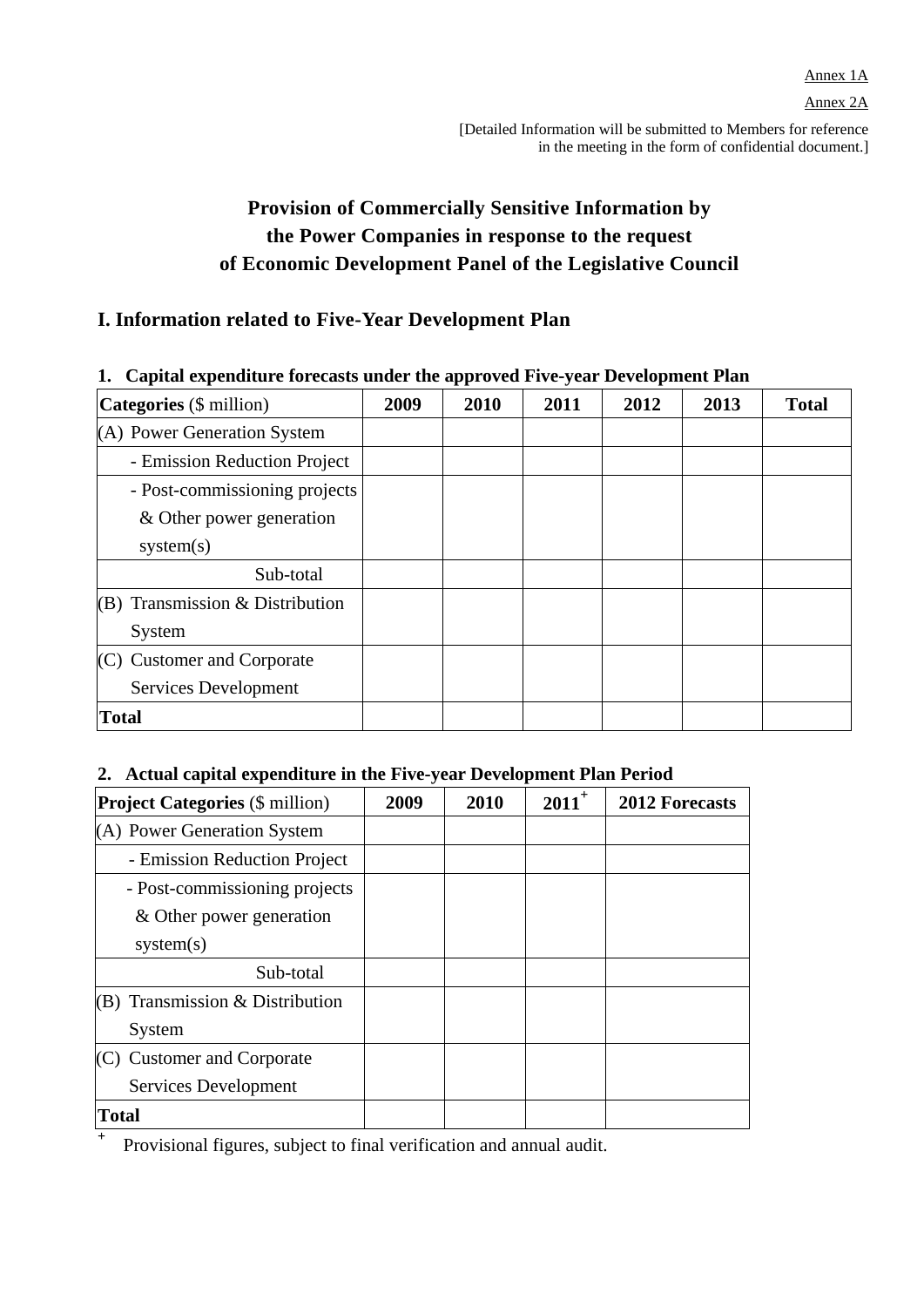#### **3. Tariff component by year –Five-year development plan forecasts compared with annual tariff review**

| <b>Tariff Component (cents/kWh)</b> |               | 2008             | 2009                                                |                | 2010                       |                | 2011                       | 2012           |                            | 2013           |
|-------------------------------------|---------------|------------------|-----------------------------------------------------|----------------|----------------------------|----------------|----------------------------|----------------|----------------------------|----------------|
|                                     |               | Actual<br>Tariff | <b>DP</b> Forecast<br>/ Annual<br>Tariff<br>Review* | DP<br>Forecast | Annual<br>Tariff<br>Review | DP<br>Forecast | Annual<br>Tariff<br>Review | DP<br>Forecast | Annual<br>Tariff<br>Review | DP<br>Forecast |
| $(A)$ Basic Tariff                  |               |                  |                                                     |                |                            |                |                            |                |                            |                |
| Increase/(Decrease)% -- Annual      |               |                  |                                                     |                |                            |                |                            |                |                            |                |
|                                     | -- Since 2008 |                  |                                                     |                |                            |                |                            |                |                            |                |
| $(B)$ Fuel Clause Charge            |               |                  |                                                     |                |                            |                |                            |                |                            |                |
| Increase/(Decrease)% -- Annual      |               |                  |                                                     |                |                            |                |                            |                |                            |                |
|                                     | -- Since 2008 |                  |                                                     |                |                            |                |                            |                |                            |                |
| $(C)$ Rate Reduction Reserve Rebate |               |                  |                                                     |                |                            |                |                            |                |                            |                |
| $(D)$ Special Rebate                |               |                  |                                                     |                |                            |                |                            |                |                            |                |
| $(E)$ Net Tariff                    |               |                  |                                                     |                |                            |                |                            |                |                            |                |
| Increase/(Decrease)% -- Annual      |               |                  |                                                     |                |                            |                |                            |                |                            |                |
|                                     | -- Since 2008 |                  |                                                     |                |                            |                |                            |                |                            |                |

\* The two exercises were done at the same time.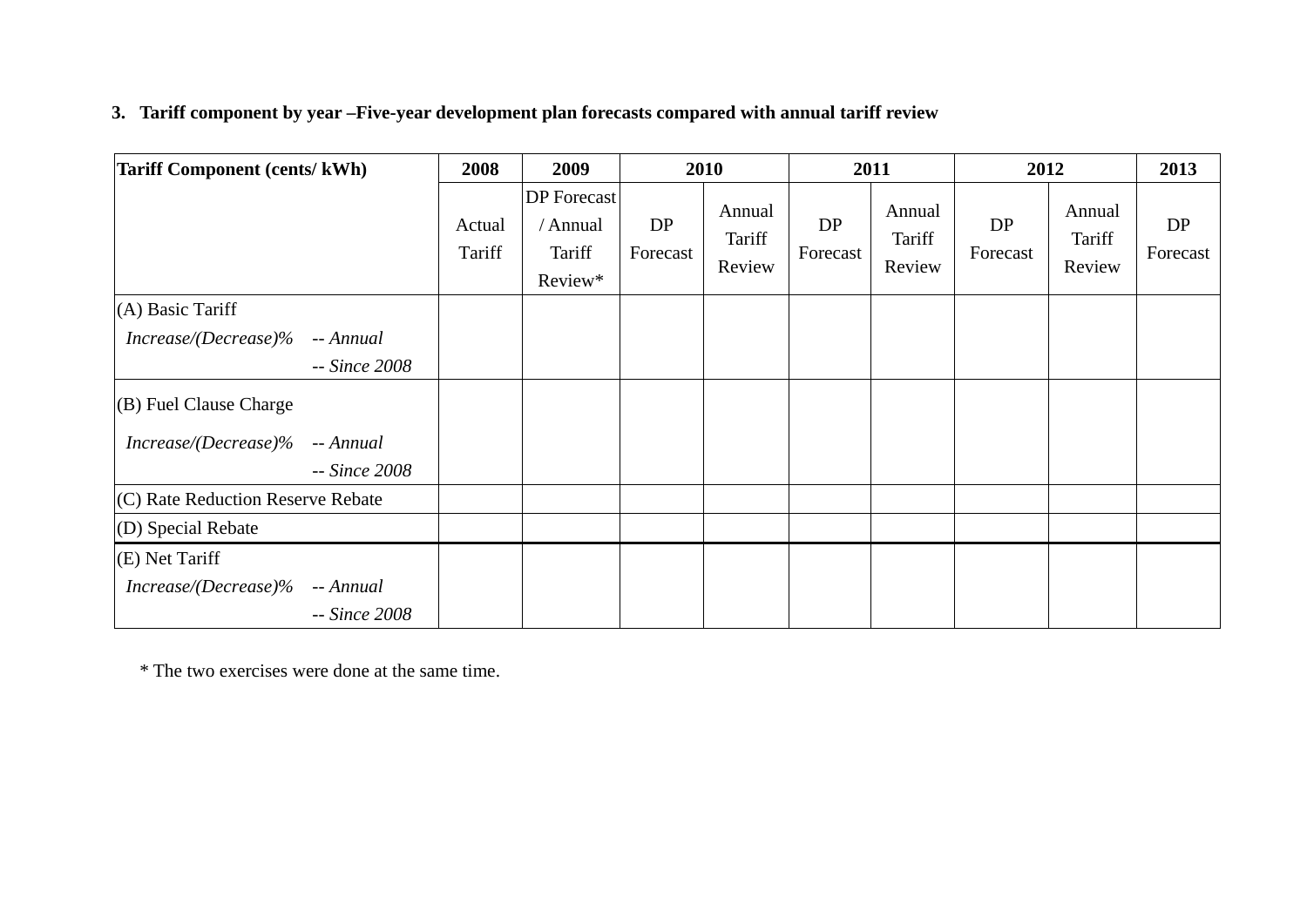# **II. Materials related to tariff adjustments**

#### **1. The power companies' original tariff adjustment proposal submitted to the Administration before the announcement of tariff adjustment on 13 December 2011**

|                           | 2011 Tariff<br>cents/kWh | 2012<br>Original Tariff<br>Proposal | Adjustment |
|---------------------------|--------------------------|-------------------------------------|------------|
|                           |                          | cents/kWh                           | $\%$       |
| <b>Basic Tariff</b>       |                          |                                     |            |
| <b>Fuel Clause Charge</b> |                          |                                     |            |
| Net Tariff                |                          |                                     |            |

Year End Balance (\$ billion) Tariff Stabilisation Fund Fuel Clause Recovery Account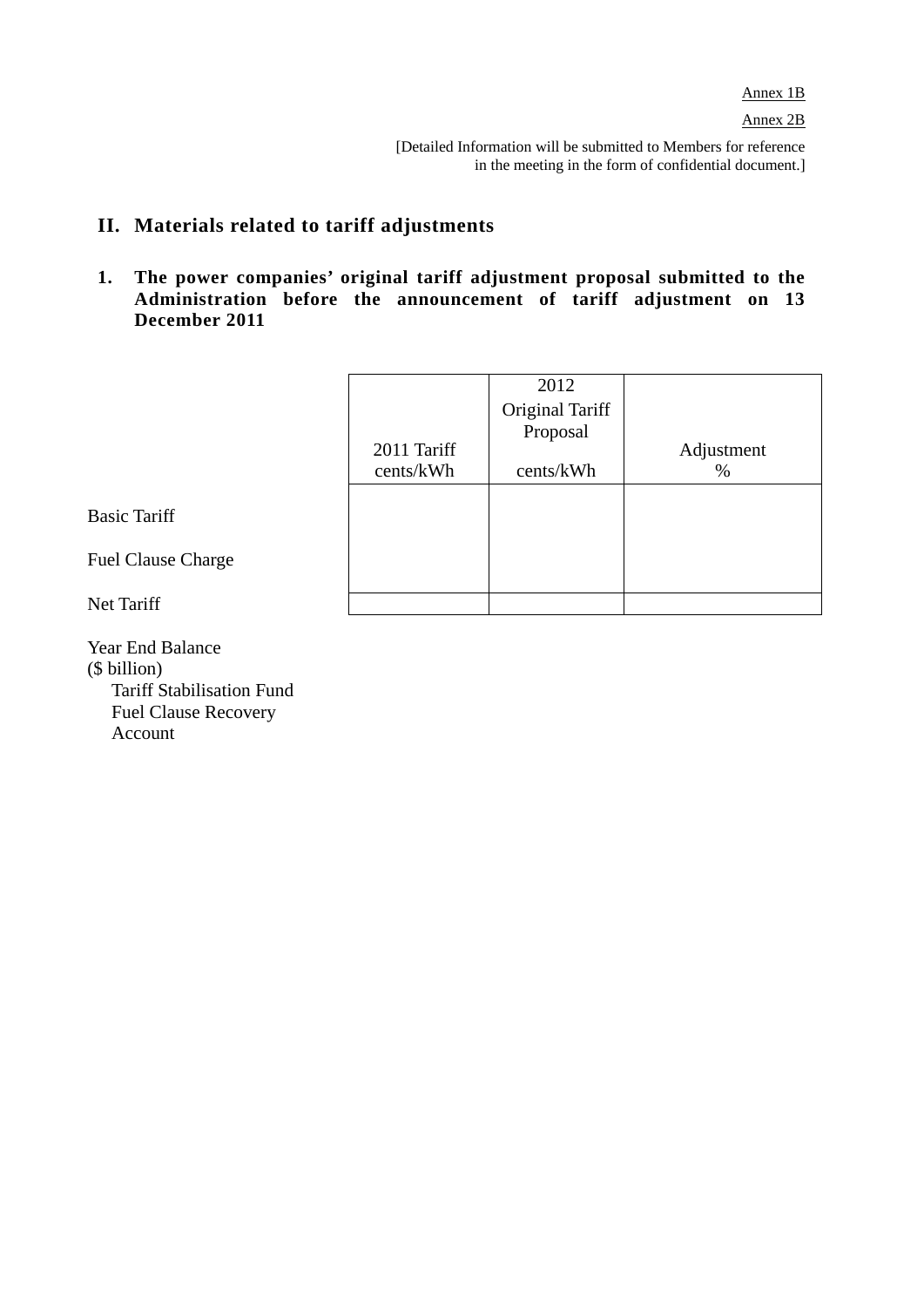# **2. The rationales and calculation methods of the Original Proposal submitted by the power companies**

|            | <b>Rationales for Tariff Increase</b>                                                                                                                                                             | <b>Tariff impact</b><br>(cents / kWh) |
|------------|---------------------------------------------------------------------------------------------------------------------------------------------------------------------------------------------------|---------------------------------------|
| (1)        | <b>Basic Tariff</b>                                                                                                                                                                               |                                       |
| (a)        | <b>Increase in Average Net Fixed Asset</b>                                                                                                                                                        |                                       |
|            | (Increase from \$xx billion in 2011 to \$xx billion in 2012; the<br>major categories and reasons)                                                                                                 |                                       |
| (b)        | Increase in operating expenses                                                                                                                                                                    |                                       |
|            | (Increase from \$xx billion in 2011 to \$xx billion in 2012; the<br>major categories and reasons)                                                                                                 |                                       |
| (c)        | Increase / decrease in local sales of electricity                                                                                                                                                 |                                       |
|            | (Increase / decrease from xx billion kWh in 2011 to xx billion<br>kWh in 2012; the major category for the change and reasons)                                                                     |                                       |
| (d)        | Increase / decrease in sales of electricity to Mainland (if<br><i>applicable</i> )                                                                                                                |                                       |
|            | (Increase / decrease from xx billion kWh in 2011 to xx billion<br>kWh in 2012; the reasons for the change)                                                                                        |                                       |
| (e)        | <b>Increase / Decrease in Tariff Stabilisation Fund balance</b>                                                                                                                                   |                                       |
|            | (Increase / decrease from $x \sinh \theta$ at end of 2011 to $x \sinh \theta$<br>billion at end of 2012; the change in \$xx billion as compared<br>with that in $2011$ )                          |                                       |
| (f)        | <b>Others</b>                                                                                                                                                                                     |                                       |
|            |                                                                                                                                                                                                   |                                       |
|            | <b>Sub-total (Basic Tariff):</b>                                                                                                                                                                  |                                       |
| (2)<br>(a) | <b>Fuel Clause Charge</b><br><b>Increase in Fuel Price</b>                                                                                                                                        |                                       |
|            |                                                                                                                                                                                                   |                                       |
|            | (Increase of fuel expenses from \$xx billion in 2011 to \$xx billion<br>in 2012, please refer to Note 1 under Item 4 for details)                                                                 |                                       |
| (b)        | Correction of over- / under-recovery of Fuel Clause Charge<br>in 2011 (that is the amount of total fuel clause charge above /<br>below the difference of actual fuel cost and standard fuel cost) |                                       |
|            | (The amount of over-/under-recovery of fuel clause charge was<br>\$xx billion in 2011)                                                                                                            |                                       |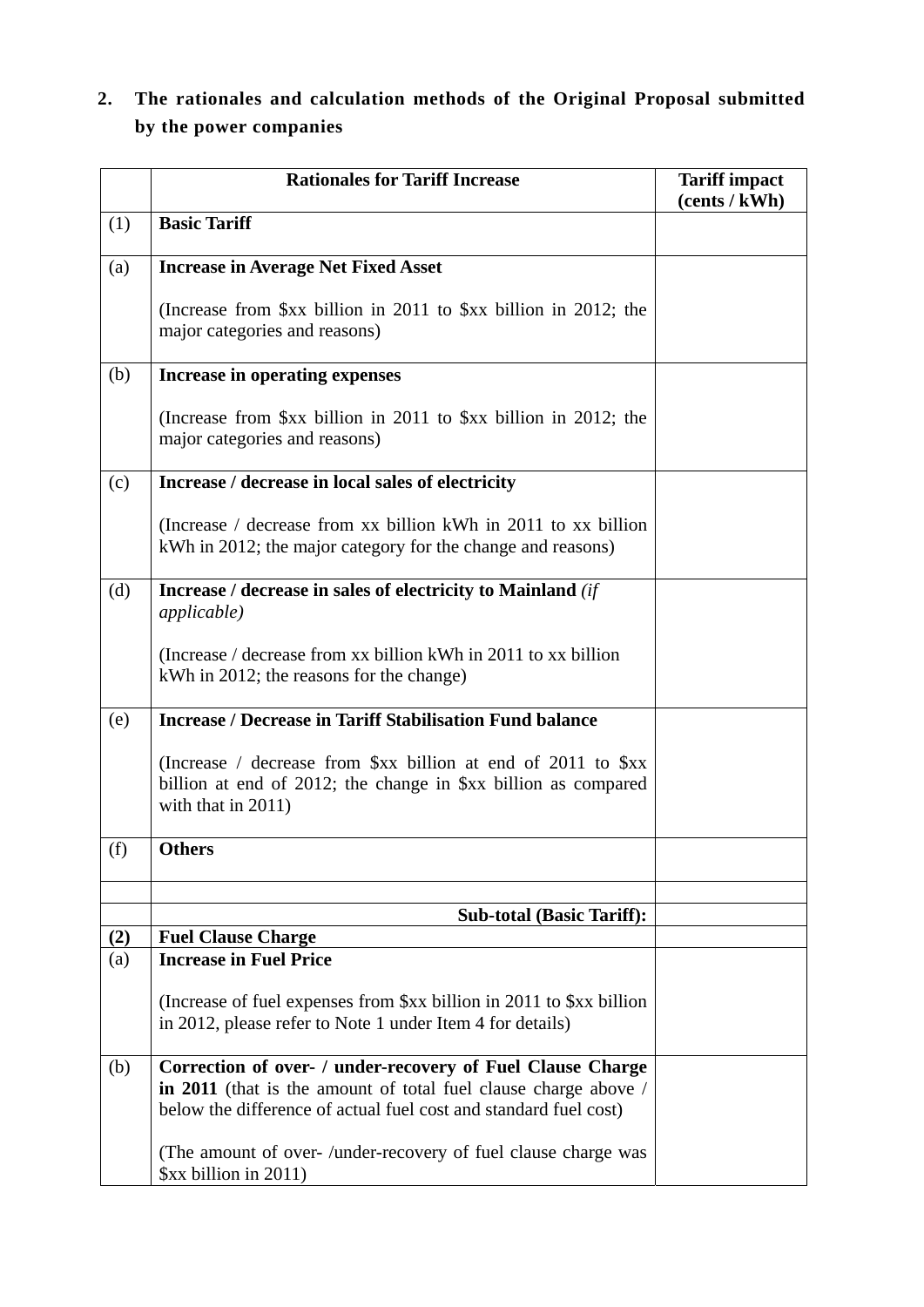| (c) | Increase in the Fuel Clause Recovery Account deficit to<br>reduce the tariff increase                                                                                                 |  |
|-----|---------------------------------------------------------------------------------------------------------------------------------------------------------------------------------------|--|
|     | (The debit balance of Fuel Clause Recovery Account increase)<br>from \$xx billion at end of 2011 to \$xx billion at end of 2012; the<br>change of \$xx billion as compared with 2011) |  |
| (d) | Others                                                                                                                                                                                |  |
|     | Sub-total (Fuel Clause Charge):                                                                                                                                                       |  |
|     | <b>Total:</b>                                                                                                                                                                         |  |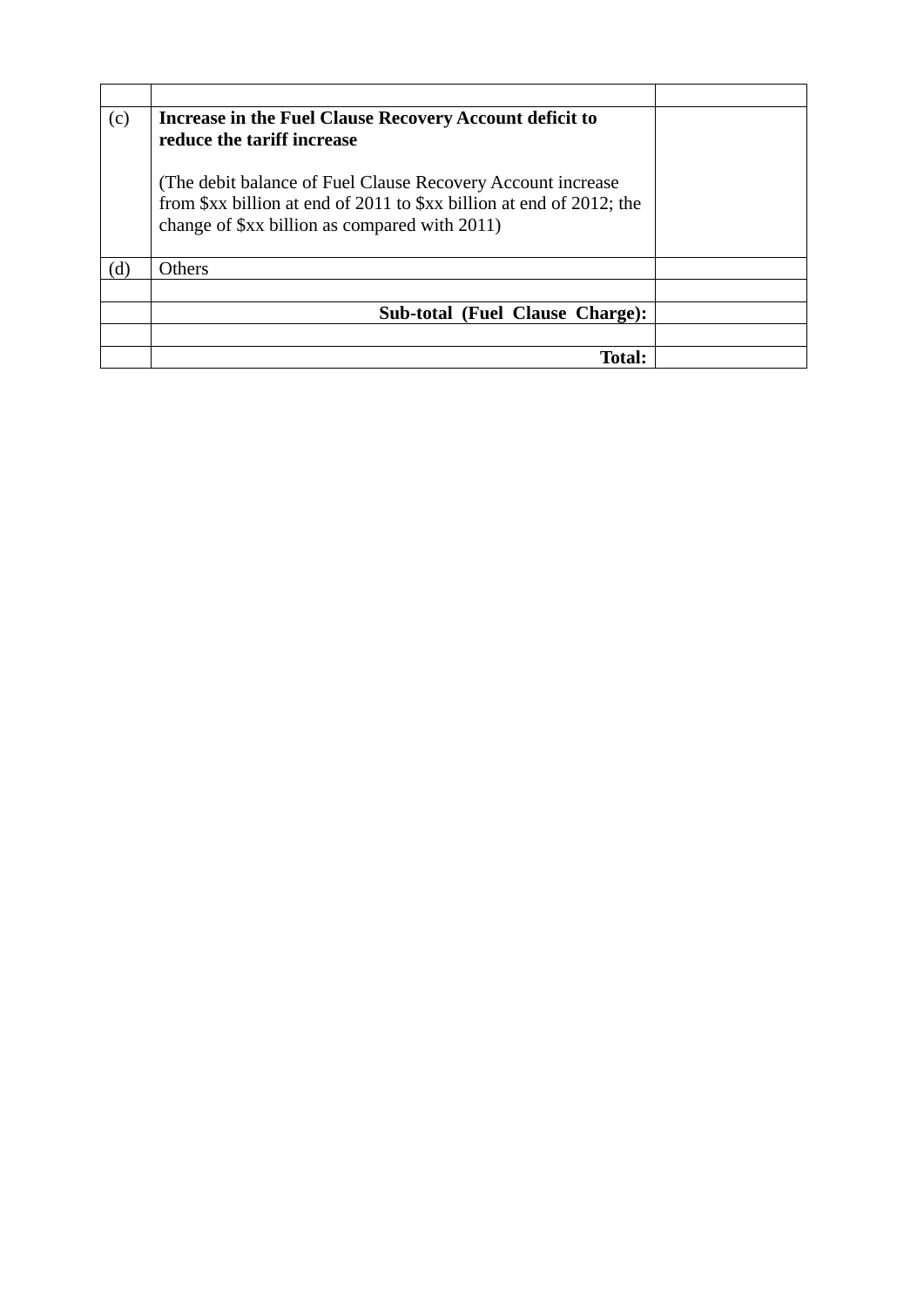**3. Rationales and Calculations of the Final Adjustment Proposal of the Two Power Companies** 

# **(i) Final Tariff Adjustment**

|                     |             | 2012      |            |
|---------------------|-------------|-----------|------------|
|                     |             | Final     |            |
|                     |             | Tariff    |            |
|                     | 2011 Tariff | Proposal  | Adjustment |
|                     | cents/kWh   | cents/kWh | %          |
| <b>Basic Tariff</b> |             |           |            |
| Fuel Clause Charge  |             |           |            |
| Net Tariff          |             |           |            |

Year End Balance (\$ billion) Tariff Stabilisation Fund Fuel Clause Recovery Account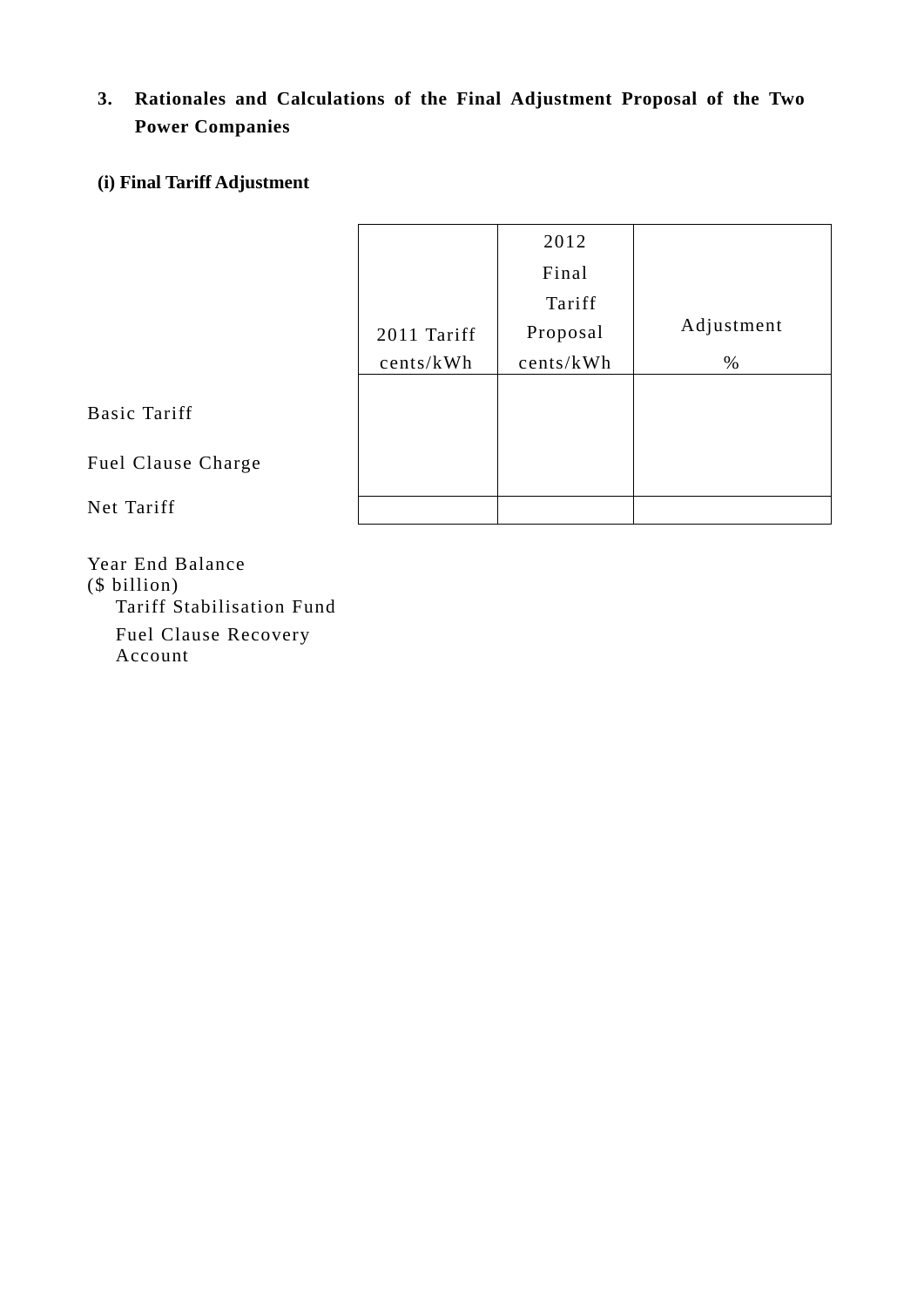### (ii) **Rationales for the Tariff Increase**

|     | <b>Rationales for Tariff Increase</b>                                                                                                                                 | <b>Tariff impact</b><br>(cents / kWh) |
|-----|-----------------------------------------------------------------------------------------------------------------------------------------------------------------------|---------------------------------------|
| (1) | <b>Basic Tariff</b>                                                                                                                                                   |                                       |
| (a) | <b>Increase in Average Net Fixed Asset</b>                                                                                                                            |                                       |
|     | (Increase from \$xx billion in 2011 to \$xx billion in 2012; the<br>major categories and reasons)                                                                     |                                       |
| (b) | Increase in operating expenses                                                                                                                                        |                                       |
|     | (Increase from \$xx billion in 2011 to \$xx billion in 2012; the<br>major categories and reasons)                                                                     |                                       |
| (c) | Increase / decrease in local sales of electricity                                                                                                                     |                                       |
|     | (Increase / decrease from xx billion kWh in 2011 to xx billion<br>kWh in 2012; the major category for the change and reasons)                                         |                                       |
| (d) | Increase / decrease in sales of electricity to Mainland<br>(ifappliedble)                                                                                             |                                       |
|     | (Increase / decrease from xx billion kWh in 2011 to xx billion<br>kWh in 2012; the reasons for the change)                                                            |                                       |
| (e) | <b>Increase / Decrease in Tariff Stabilisation Fund balance</b>                                                                                                       |                                       |
|     | (Increase / decrease from $x \sinh \theta$ at end of 2011 to $x \sinh \theta$<br>billion at end of 2012; the change of \$xx billion as compared<br>with that in 2011) |                                       |
| (f) | <b>Others</b>                                                                                                                                                         |                                       |
|     |                                                                                                                                                                       |                                       |
|     | <b>Sub-total (Basic Tariff):</b>                                                                                                                                      |                                       |
| (2) | <b>Fuel Clause Charge</b><br>(Please refer to Item 4 below for details)                                                                                               |                                       |
|     |                                                                                                                                                                       |                                       |
|     | Sub-total (Fuel Clause Charge):                                                                                                                                       |                                       |
|     |                                                                                                                                                                       |                                       |
| (3) | <b>Special Rebate</b> (if applicable)                                                                                                                                 |                                       |
|     |                                                                                                                                                                       |                                       |
|     | Sub-total (Special Rebate):                                                                                                                                           |                                       |
|     | <b>Total:</b>                                                                                                                                                         |                                       |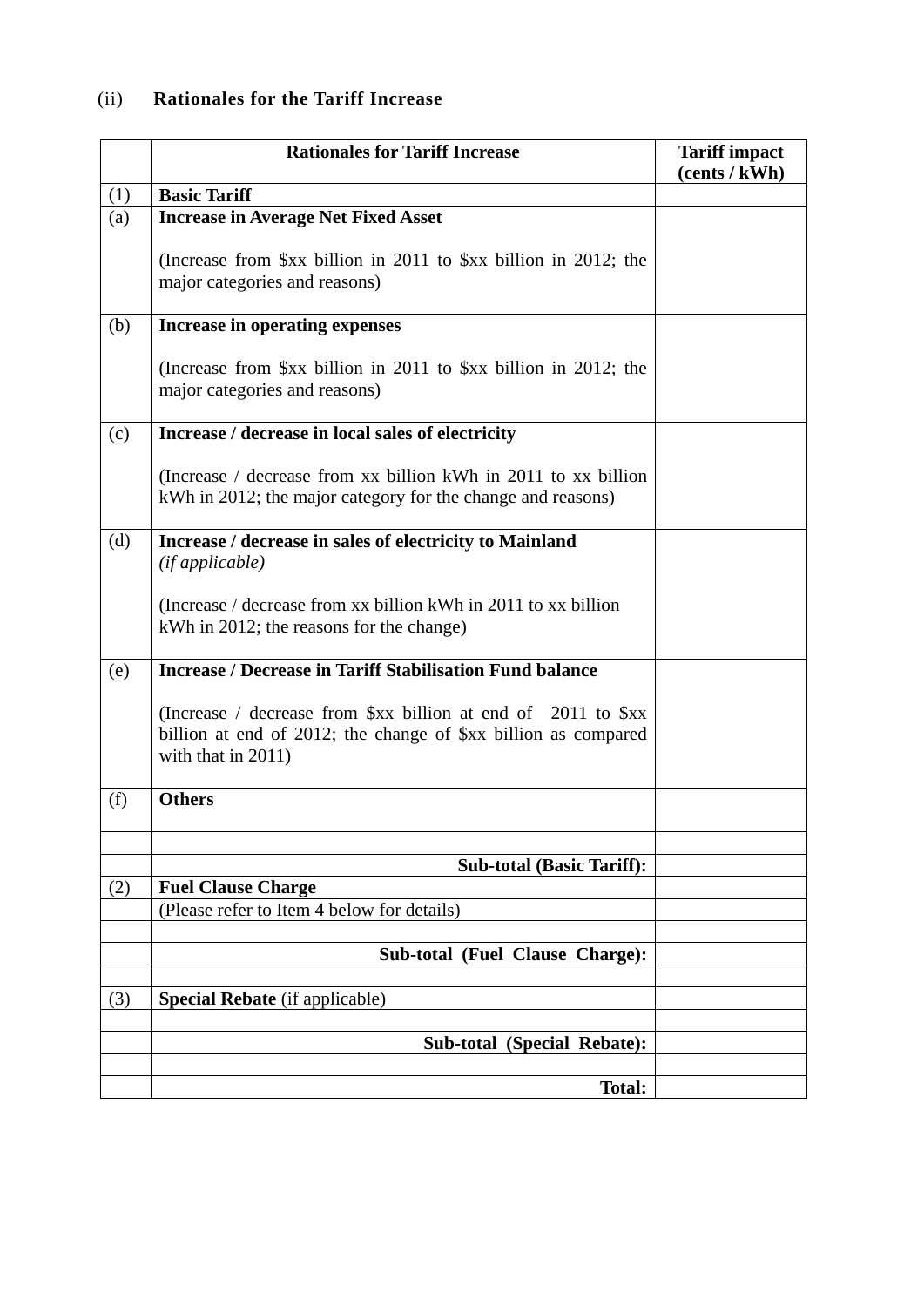# **4. Breakdown of Fuel Clause Recovery Account and their impact on tariff increase proposed by the power companies**

|     | <b>Rationales for Tariff Increase</b>                                                                                                                                                                                                                                                                             | <b>Tariff impact</b><br>(cents / kWh) |
|-----|-------------------------------------------------------------------------------------------------------------------------------------------------------------------------------------------------------------------------------------------------------------------------------------------------------------------|---------------------------------------|
| (a) | <b>Increase in Fuel Price</b>                                                                                                                                                                                                                                                                                     |                                       |
|     | (Increase of fuel expenses from \$xx billion in 2011 to \$xx billion<br>in 2012, what are the reasons? (For example, change in<br>international fuel price, replacement of old contract of natural<br>gas with new one, change of terms in fuel contract etc) (please<br>refer to detailed information in Note 1) |                                       |
| (b) | Correction of over- / under-recovery of Fuel Clause Charge<br>in 2011 (that is the amount of total fuel clause charge above /<br>below the difference of actual fuel cost and standard fuel cost)                                                                                                                 |                                       |
|     | (The amount of over-/under-recovery of fuel clause charge was<br>$\frac{5}{x}$ billion in 2011)                                                                                                                                                                                                                   |                                       |
| (c) | Increase in the Fuel Clause Recovery Account deficit to<br>reduce the tariff increase                                                                                                                                                                                                                             |                                       |
|     | (The debit balance of Fuel Clause Recovery Account increase)<br>from \$xx billion at end of 2011 to \$xx billion at end of 2012;<br>change of \$xx billion as compared with 2011)                                                                                                                                 |                                       |
| (d) | <b>Others</b>                                                                                                                                                                                                                                                                                                     |                                       |
|     | <b>Total:</b>                                                                                                                                                                                                                                                                                                     |                                       |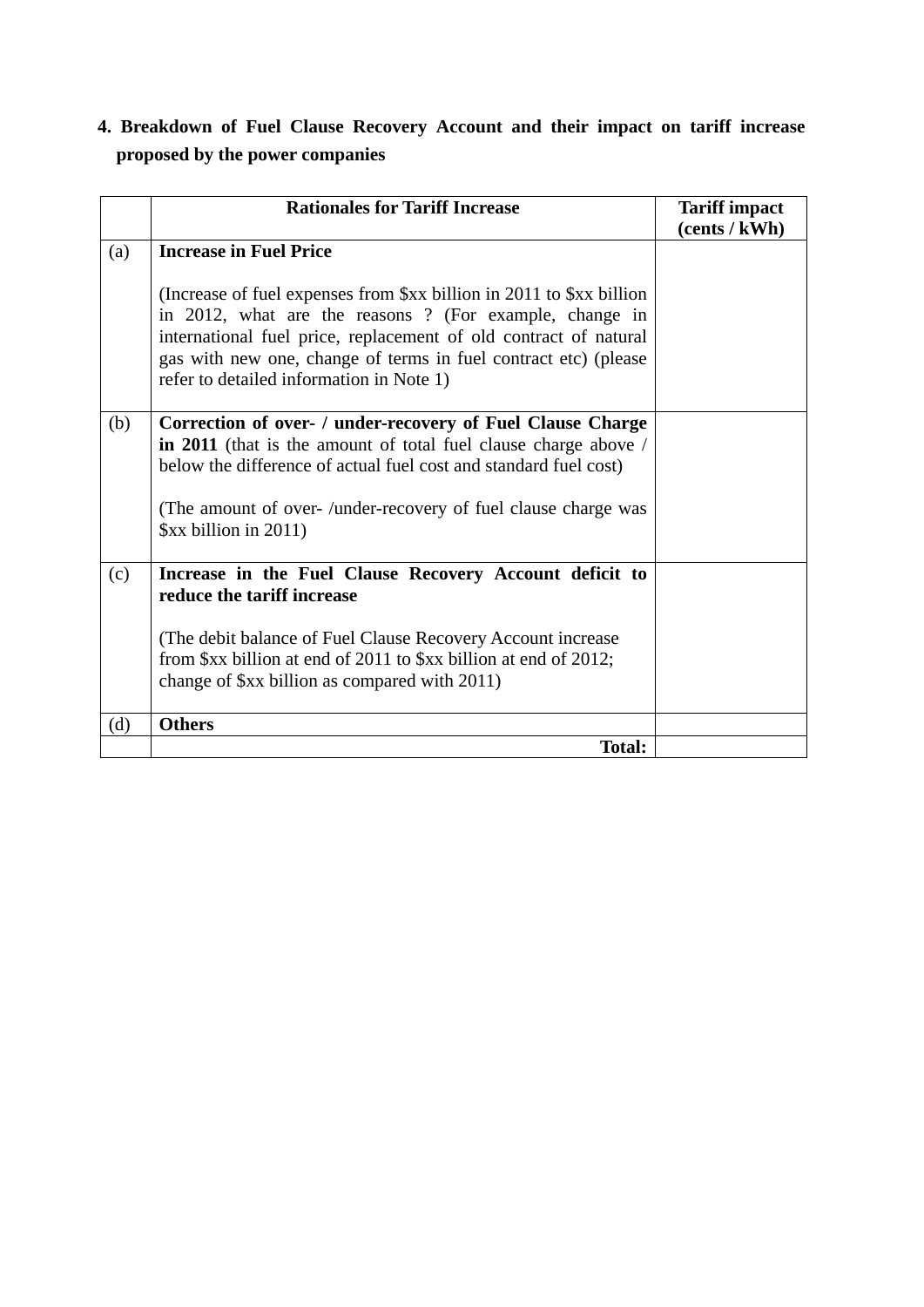### **Note 1**

| <b>Fuel Consumed</b><br>(Tera-joules)<br>• Coal<br><b>Natural Gas</b><br>$\bullet$<br>Oil<br>Total            | 2011 Forecast | 2012 Forecast |
|---------------------------------------------------------------------------------------------------------------|---------------|---------------|
| <b>Average Fuel Price</b><br>(HK\$ / GJ)<br>$\bullet$ Coal<br><b>Natural Gas</b><br>$\bullet$<br>Oil<br>Total | 2011 Forecast | 2012 Forecast |
| <b>Fuel Cost (\$ million)</b><br>$\bullet$ Coal<br><b>Natural Gas</b><br>Oil<br>Total                         | 2011 Forecast | 2012 Forecast |
| Standard fual costs                                                                                           |               |               |

- Standard fuel costs
- Fuel cost exceeding standard cost